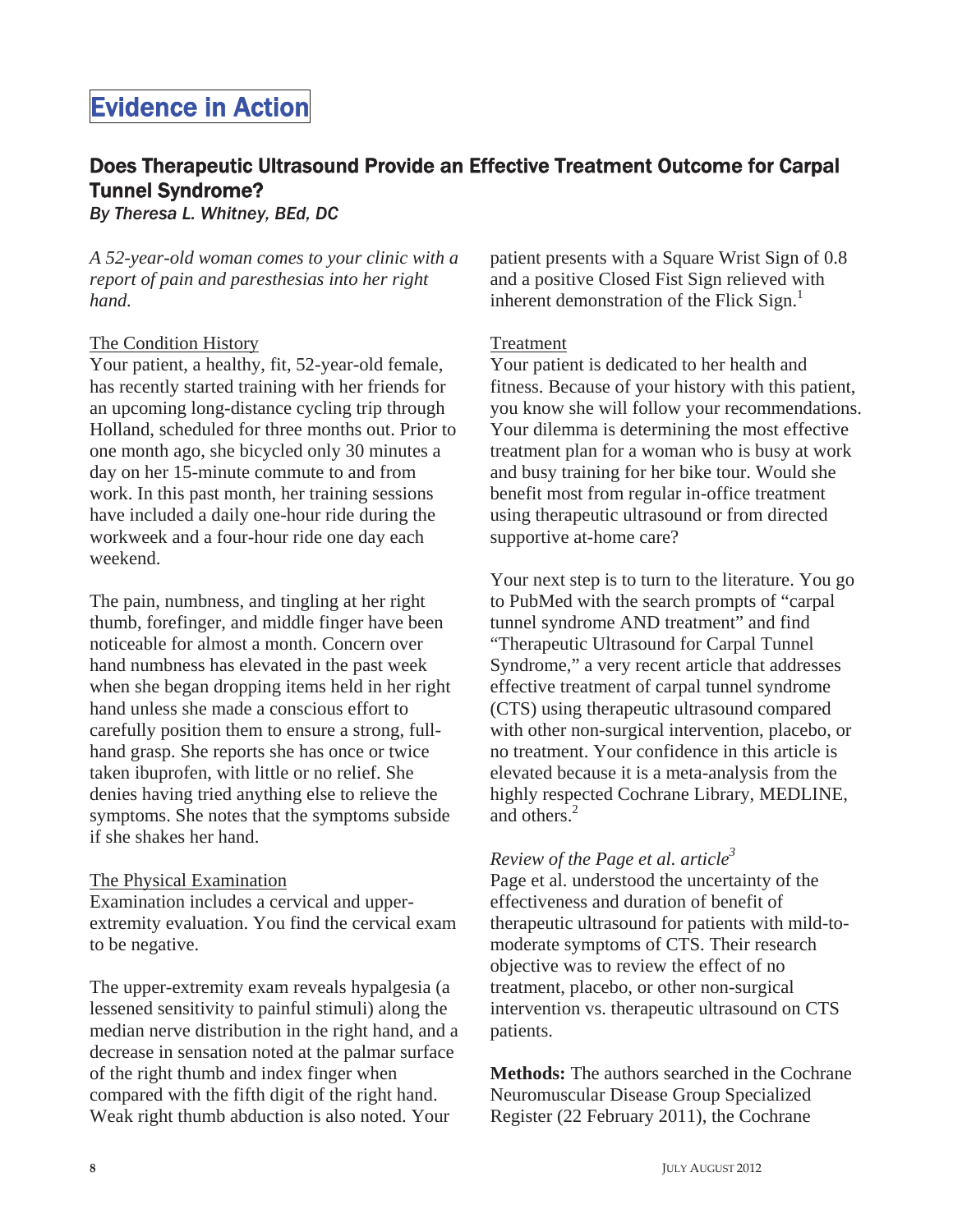Central Register of Controlled Trials (CENTRAL) (The Cochrane Library, 2011, Issue 1), MEDLINE (January 1966 to February 2011), EMBASE (January 1980 to February 2011), CINAHL Plus (January 1937 to February 2011), and AMED (January 1985 to February 2011) for randomized, controlled trials (RCTs) that compared no treatment, placebo, or other nonsurgical intervention with any regimen of therapeutic ultrasound for patients with CTS.

Risk ratio (RR) and mean difference (MD) with 95% confidence intervals (CIs) for primary and secondary outcomes were calculated. (See below for definitions of terms.)

**Results:** Eleven studies randomizing 443 patients were used in the review. The authors concluded that there is insufficient evidence to support one therapeutic ultrasound regimen over another. The differences were generally small and not statistically significant for symptoms, function, and neurophysiologic parameters among groups receiving differing ultrasound frequencies and intensities, and between ultrasound as part of a multicomponent intervention and other nonsurgical interventions.

Only two studies reported the primary outcome of interest, being short-term overall improvement measured by a global rating of improvement or satisfaction with treatment within three months post-treatment. One trial found that when compared with placebo, therapeutic ultrasound may increase the chance of experiencing shortterm overall improvement at the end of seven weeks of treatment (RR 2.36; 95% CI 1.40 to 3.98). Losses to follow-up in this study suggest that these data should be interpreted with caution.

Another trial found that at three months posttreatment, therapeutic ultrasound plus splint increased the chance of short-term overall improvement, measured by patient satisfaction, compared with splint alone (RR 3.02; 95% CI 1.36 to 6.72). This same trial went on to show that therapeutic ultrasound plus splint decreased the chance of short-term overall improvement

when compared with low-level laser therapy plus splint (RR 0.87; 95% CI 0.57 to 1.33). The fact that patients were not blinded to treatment and that there are questions related to adequate concealment of the random allocation sequence of subjects tested suggests caution with regard to our interpretation of this study.

**Conclusion:** Page et al.'s review of the literature revealed poor-quality evidence to suggest therapeutic ultrasound may be more effective than placebo for either short- or long-term symptom relief of patients with CTS. Further, their review of the literature did not reveal sufficient evidence to suggest that any regimen of therapeutic ultrasound may be more effective than another or more effective than other nonsurgical interventions. The authors concluded that more studies are needed to assess the effectiveness of therapeutic ultrasound for CTS patients.

*Can you use this study to help your patient?*  Risk Ratio describes the relative benefit, not the absolute benefit. A significant  $RR > 2$  (or <0.5) may be considered to be strong, and RR >10 (or  $\leq$ 0.2) indicates very strong evidence of benefit.<sup>2</sup>

The Confidence Intervals (calculated using a statistical program) provide information about the range of the true treatment effect. Wide Confidence Intervals in relation to the point estimate, or treatment effect, indicate instability. Narrow Confidence Intervals in relation to the point estimate tell you that the estimated value is relatively stable; that repeated treatment types would give approximately the same results.<sup>4</sup>

The Page et al. article provides a summation of a variety of research papers, with varying degrees of treatment effectiveness. When you consider the Risk Ratios and Confidence Intervals, the outcomes indicate that therapeutic ultrasound may not be the most beneficial approach in the treatment of CTS.

*Are the study findings applicable to your patient?*